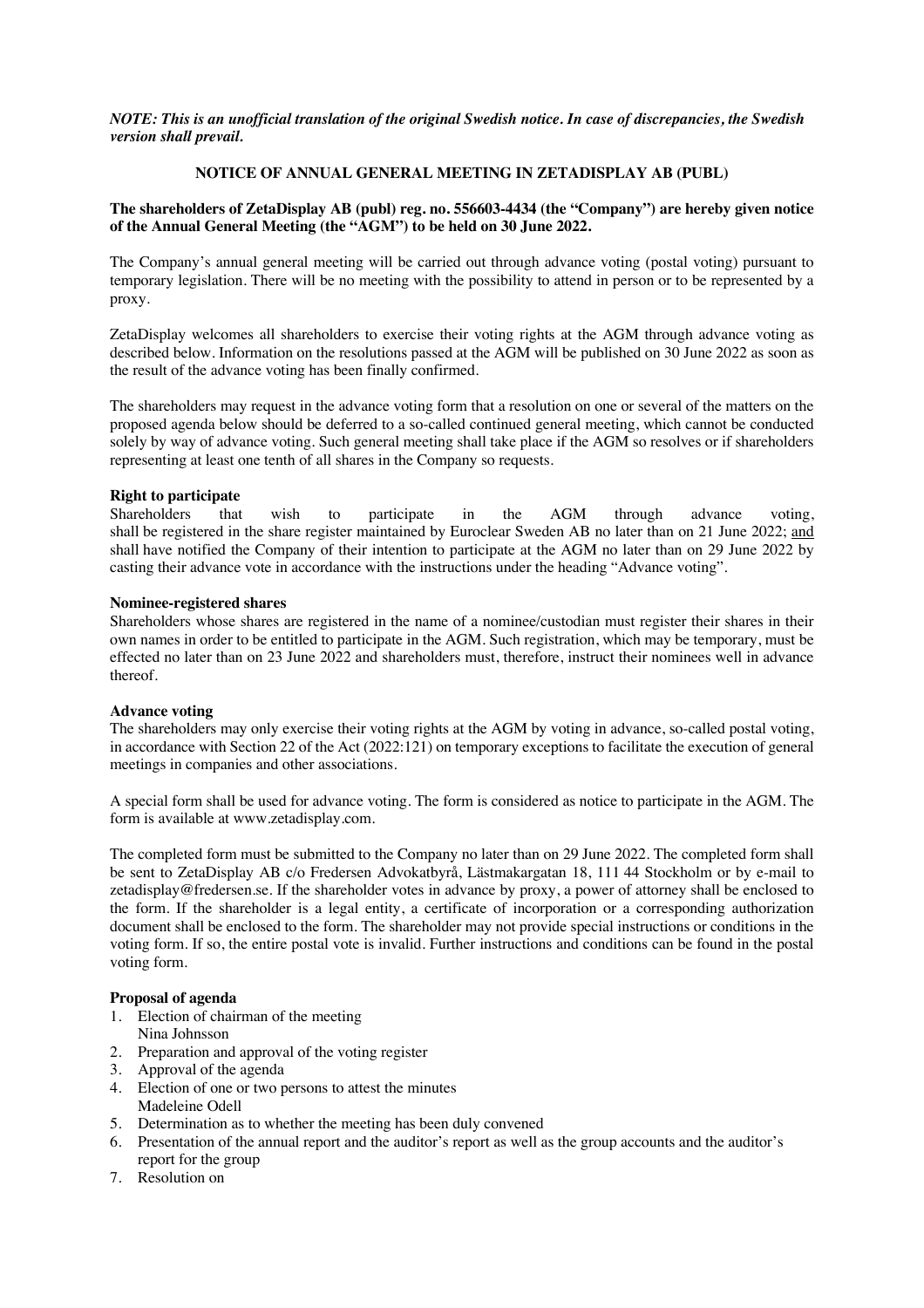- a) adoption of the profit and loss account and the balance sheet as well as of the consolidated profit and loss account and the consolidated balance sheet
- b) allocation of the Company's profit or loss according to the adopted balance sheet
- c) discharge from liability for the Board members and the CEO
- 8. Resolution as to the number of Board members and auditors
- 9. Resolution on the remuneration to the Board of Directors and auditor
- 10. Election of Board members
	- 10.1 Matthew Peacock (re-election)
	- 10.2 Michael Comish (re-election)
	- 10.3 Per Mandorf (new election)
	- 10.4 Anthony Nicholas Greatorex (new election)
	- 10.5 Faisal Rahmatallah (new election)
- 11. Election of chairman of the Board Matthew Peacock (re-election)
- 12. Election of auditor

Öhrlings PricewaterhouseCoopers AB (re-election)

13. Resolutions regarding change of company type and amendments of the articles of the association

# **Proposals**

#### *It has been proposed that the AGM resolves (item 1 and 8-12)*

that Nina Johnsson is elected chairwoman of the AGM,

that the Board of Directors shall consist of five Board members and no deputy Board members,

that one registered audit firm with no deputy auditors is elected as auditor of the Company,

that no remuneration to the Board of Directors shall be paid to the Board members,

that remuneration to the auditor shall be in accordance with approved invoicing,

that Matthew Peacock and Michael Comish are re-elected as Board members, and that Per Mandorf, Anthony Nicholas Greatorex and Faisal Rahmatallah are elected as new members of the Board, for the period until the end of the next AGM,

that Matthew Peacock is re-elected as chairman of the Board, and

that Öhrlings PricewaterhouseCoopers AB is re-elected as audit firm. Öhrlings PricewaterhouseCoopers AB has informed that the authorized accountant Eva Jonséus Carlsvi will continue as principle auditor, if the AGM resolves in accordance with the proposal.

# *The Board's proposals*

# *Preparation and approval of the voting register (item 2)*

The voting list proposed to be approved is the voting list prepared by Fredersen Advokatbyrå on behalf of the Company, based on the AGM share register and received postal votes, controlled and checked by the persons assigned to check the minutes.

# *Election of one or two persons to attest the minutes (item 4)*

The Board of Directors proposes Madeleine Odell or if she is prevented from participating, the person appointed by the Board of Directors, to attest the minutes. The assignment to attest the minutes also include checking the voting list and that the received postal votes are correctly reflected in the minutes of the meeting.

# *Allocation of the company's profit or loss (item 7b)*

The Board of Directors proposes that no dividend for the financial year 2021 is to be paid.

#### *Resolutions regarding change of company type and amendments of the articles of the association (item 13)*

The Board of Directors proposes that the Company should change company type from public to private and that the articles of the association of the Company should have the following wording.

Company name in § 1 is proposed have the following wording: "The name of the company is ZetaDisplay AB."

Numbers of shares and classes of shares in § 5 is proposed to have the following wording: "The number of shares shall be not less than 10.000.000 and not more than 40.000.000."

Board of Directors and auditor in  $\S 6$  is proposed to have the following wording: